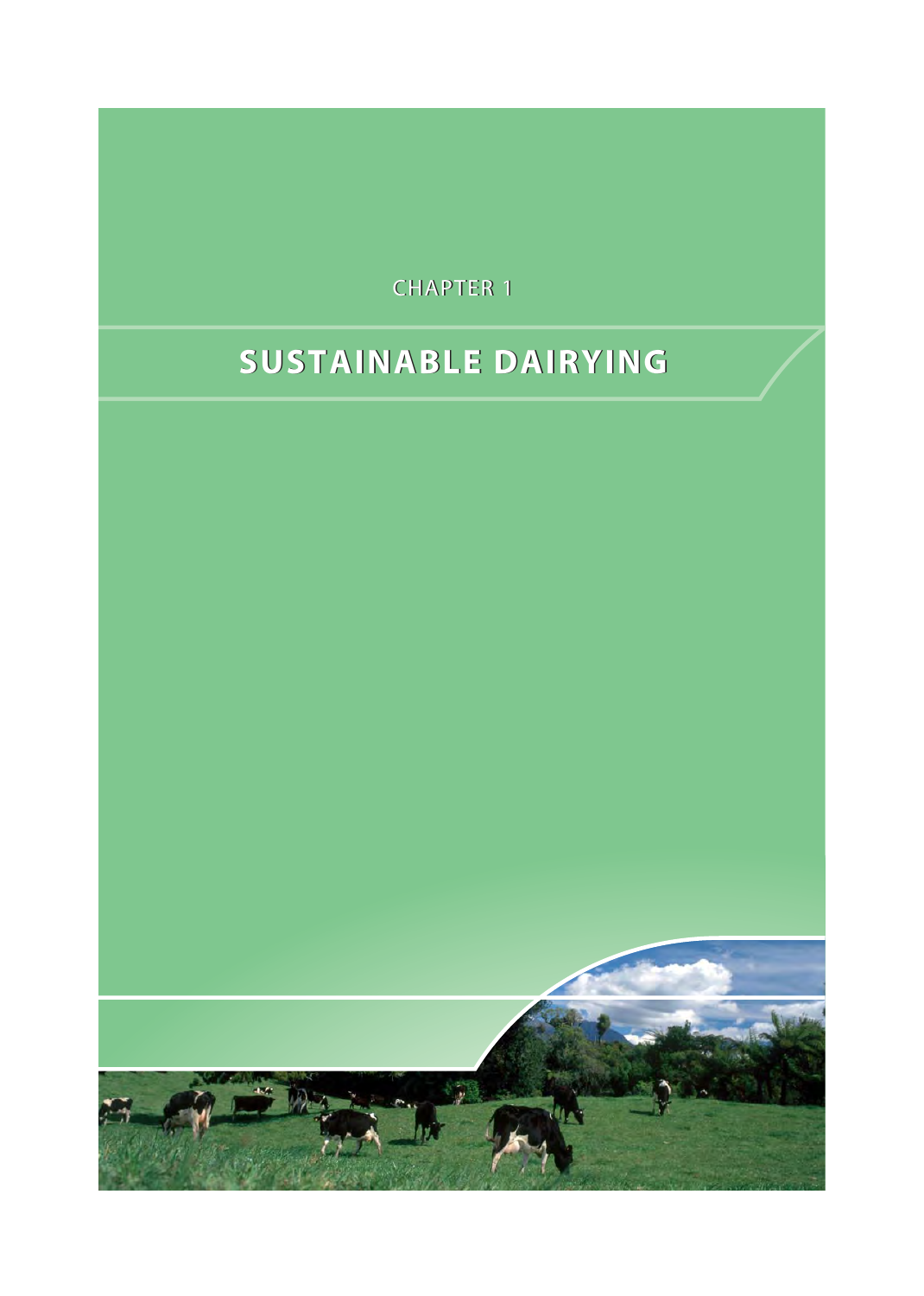# **TABLE OF CONTENTS**

| 1.0   | Sustainable dairying                                             |
|-------|------------------------------------------------------------------|
| 1.1   | Trends in dairying and the<br>environment                        |
| 1.2   | Industry, community and<br>government responses                  |
| 1.3   | Roles and responsibilities                                       |
| 1.3.1 | Local authorities                                                |
| 1.4   | Using this manual to address<br>environmental issues on the farm |

**1.5 Further reading**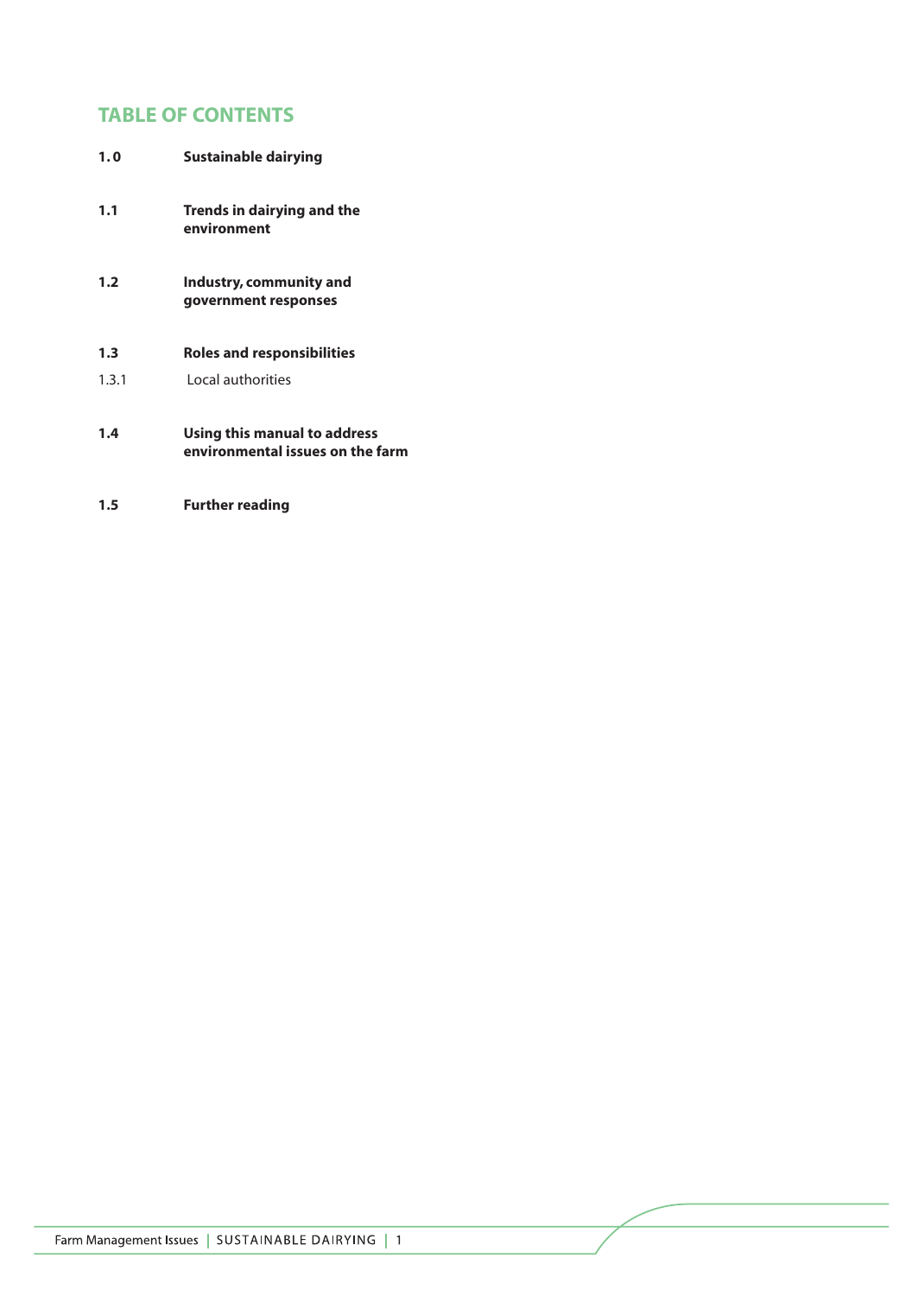### **1.0 SUSTAINABLE DAIRYING**

Sustainable dairying occurs when there is a balance between social, economic and environmental goals. New Zealand dairy farmers are innovators in applying environmentally friendly practices and pursuing new technologies as their businesses and ultimately their livelihood depend on their dairying practices being sustainable. Dairy farming will not be sustainable if natural resources are degraded to boost farm income; nor is dairy farming sustained if economic and environmental pressures make it unfeasible to farm profitably.

Agricultural exports are a substantial contributor to New Zealands GDP, sixty five cents of every dollar earned overseas is from agricultural produce. The dairy sector contributes 20% of New Zealand's exports and 7% of GDP. A feat made more remarkable by the fact that farmers represent fewer than 4% of the population.

Environmental degradation impacts on plants and animals living in waterways and on the land. It can have health impacts on people and restrict their recreational activity, food gathering and aesthetic pleasure in the landscape. Polluting land and water can also compromise Maori cultural and spiritual values. All of these factors may bring society's pressure to bear on the dairy industry and other land users.

The dairy industry has shown leadership in developing the Dairy Industry Strategy for Sustainable Environmental Management, with its vision of "enjoyable, profitable dairy farming that looks after the environment for future generations of farmers and the wider New Zealand public. Dairy farming is an attractive and respected land use in pastoral environment."

Visual images seen by the public are important for the reputation of dairy farming. Cows in waterways, cows in mud and dead cows have all been identified as 'negative' sights for visitors, while 'positive' sights include well fed cows, green grass and clean rivers. These positive images are the backdrop for successful product marketing campaigns and it is in the interests of all farmers to continue to project a positive image. As stated in the Dairy Industry Environmental and Animal Welfare Policies:"Leveraging New Zealand's positive environmental image adds value to our products and therefore puts dollars in farmers' pockets. But the more successful the strategy is, the greater the risk of it being undermined by bad environmental or welfare practice." Domestic pressure can be a more significant influence than international market demands.

This calls dairy farmers to maintain high standards for:

- food safety (e.g. uncontaminated soils and high water quality for stock health and dairy hygiene and milk fit for purpose),
- animal welfare (e.g. shade and shelter) and
- responsibility and care for the environment (e.g. dairying landscapes with healthy rivers flowing through them and habitat provided for native species).

In New Zealand, the Resource Management Act (1991) is the main piece of legislation seeking to address the effects on the environment of economic activity, including farming.

Under the RMA, councils manage the effects of activities on natural resources, including pollution or discharges, and depletion or deterioration of natural resources.

Pollution or discharges can occur from a 'point source' such as an effluent pond discharge or feed pad. Examples of point source pollution on a dairy farm include:

- concentrated effluent reaching a waterway and releasing toxic ammonia and organic matter that needs to be broken down by micro-organisms, taking oxygen out of the water and impacting on stream life
- leakage or spills of fuel oil or pesticides near a bore or well causing contamination of the groundwater aquifer.

Point source pollution is more easily addressed by regulatory approaches such as dairy effluent discharge rules.

'Non-point source' pollution is diffuse and does not originate from a single identifiable source or event. In the case of dairy farming, this may be:

- runoff from paddocks, carrying faeces, urine, soil, fertiliser, or pesticide residues into surface waterways or through the soil to groundwater
- contaminants that arise from farm inputs such as fertilisers, pesticides and animal remedies building up in the soil over time
- discharges to the air of greenhouse gases from stock or soil that can have a cumulative effect on the global climate.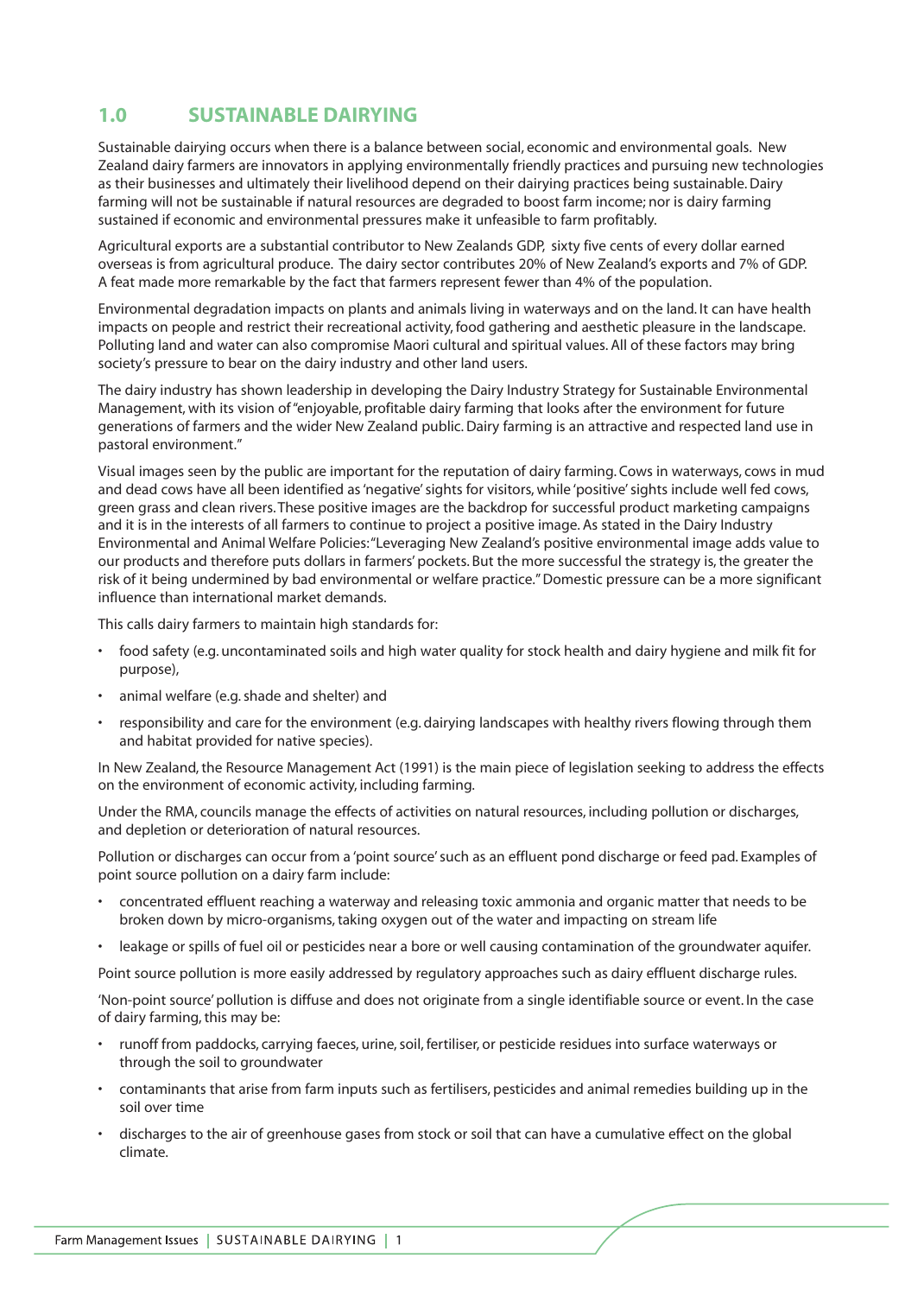Non-point source pollution can be difficult to regulate as it is not often visible or measurable, and generally is a cumulative impact of everyday farm activity. However, by following best management practices as outlined in this manual, this type of effect can be minimised.

Depletion or deterioration of natural resources can also result from farm activity. For example:

- soil quality may deteriorate under intensive stock and machinery pressure
- topsoil may erode and be lost from productive use
- wetlands that are drained or bush cleared, can affect habitat values and catchment protection processes such as flood mitigation
- energy use can deplete reserves of non-renewable resources such as fossil fuels and fertilisers.

Any intensive use of land, such as dairy farming, will have some impact on water, air, soil and natural habitats. Finding the balance between successful dairy production and the degree of impact that may be acceptable to society is the key to achieving sustainable dairying.

Sustainable dairying will minimise the contamination of water, air and soil, preserve and enhance natural habitat and make wise use of scarce resources. The official definition of sustainable agriculture adopted by the Ministry of Agriculture and Forestry is: "… the use of farming practices which maintain or improve the natural resource base of agriculture, and any parts of the environment influenced by agriculture. Sustainability also requires that agriculture is profitable; that the quality and safety of the food, fibre and other agricultural products are maintained; and that people and communities are able to provide for their social and cultural well-being."

There are many positive spin-offs for farmers in implementing sound environmental management, including:

- efficiencies in nutrient, energy and water use, saving money on big-ticket farm expense areas
- continued productivity when soil quality is maintained
- stock safety and ease of shifting stock when waterways, swamps, bush and steep gullies are fenced out
- greater returns through inputs being focused on easier land when more marginal areas are fenced and planted
- less ongoing maintenance and fix-up costs when earthworks and structures are designed and built well from the start
- personal satisfaction and a more pleasant working landscape resulting from environmental improvements.

These benefits underscore the importance of sound environmental management to farmers and farm staff, farm families and rural communities.

Dairy farmers are much more conscious of current environmental issues and best management practices than in the past, compared with many other industries.

Farmers will find their own best practice solutions and design systems to meet their financial, economic, and family goals. The practices and information in this manual provide a set of up-to-date guidelines to support this.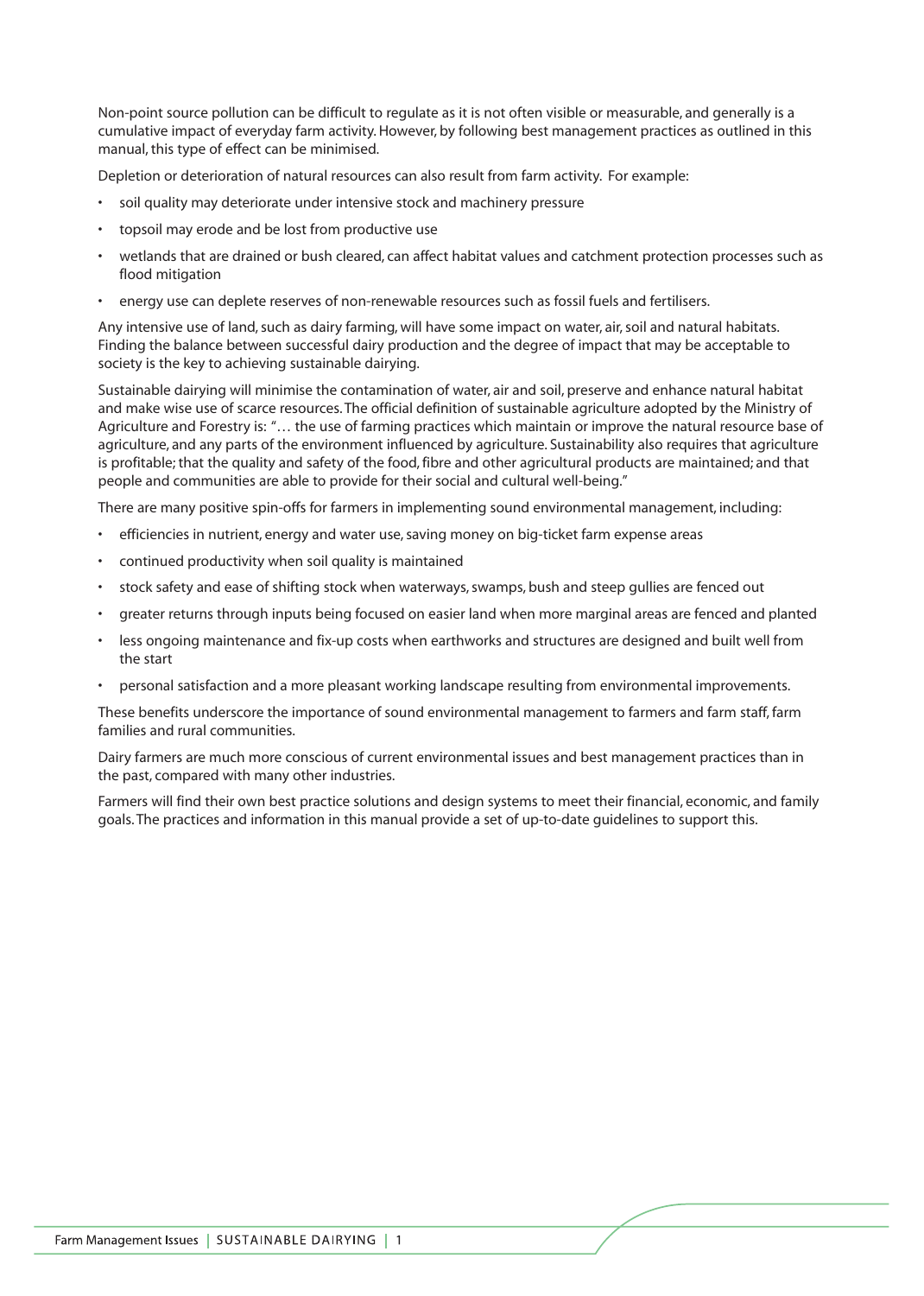### **1.1 TRENDS IN DAIRYING AND THE ENVIRONMENT**

Dairy farming has been expanding nationally in recent years. The amount of land used for dairy farming in New Zealand increased by 12% between 1994 and 2002. The number of cows in the country increased over the same period by 34%, and the average stocking rate (dairy cows per ha) by 19%. Milk solids production volume grew an impressive 50% in the same period, with per hectare production rising 34%.

Part of this increase was undoubtedly due to a rapid rise in N-fertiliser use, with urea use per hectare up 162% between 1996 and 2002.

At the same time, land under irrigation has been steadily increasing.

Energy use increased by 30% in the farming sector between 1992 and 2002, even without considering the increase in energy-intensive N fertiliser use.

These figures indicate that dairy farming has become more intensive. But research has shown that high-input farms are not always high-profit farms and as the intensity of farming increases, environmental pressures also become more critical. High-input systems consistently have greater environmental emissions of N and greenhouse gases, and the greatest energy consumption (both on a per hectare basis and on a per kg of production basis). High-input systems are also most vulnerable to increases in energy, feed or fertiliser costs.

The expansion of dairying brings in important overseas earnings (19% of our merchandise exports in 2002) and creates employment both on-farm and in the processing industry. It can also have many positive flow-on effects as it boosts economic and social activity for local communities in dairying areas.

However, with increasingly intensive land use, soil and water health can deteriorate, and as dairying expands into non-traditional locations, there may be risks of:

- damage to soils, especially when dairying expands onto less robust soil types,
- drainage of remnant wetland habitat, and
- competition for scarce water resources.

There are environmental indicators that are cause for concern including:

- nutrient levels in waterways causing algal growth and reduced water clarity
- surface water bodies reaching 'fully allocated' status
- ground water quantity and quality
- faecal contamination of lowland waterways and estuaries
- soil quality affected by compaction under intensive land use
- traces of cadmium from phosphate fertiliser building up in soils
- wetland and lowland forest loss
- greenhouse gas emissions

Dairying is by no means the the only contributior to these effects, but where dairying is a significant land use, widespread adoption of best management practices can help to address these issues.

This means that it is important that the industry takes action to address environmental impacts, to protect soil and water that form the basis of production, and to assure the New Zealand public and overseas markets that dairy farming is environmentally responsible. Some impacts (such as groundwater pollution or climate change) have a time lag effect, meaning that action is needed now to prevent further decline in the future.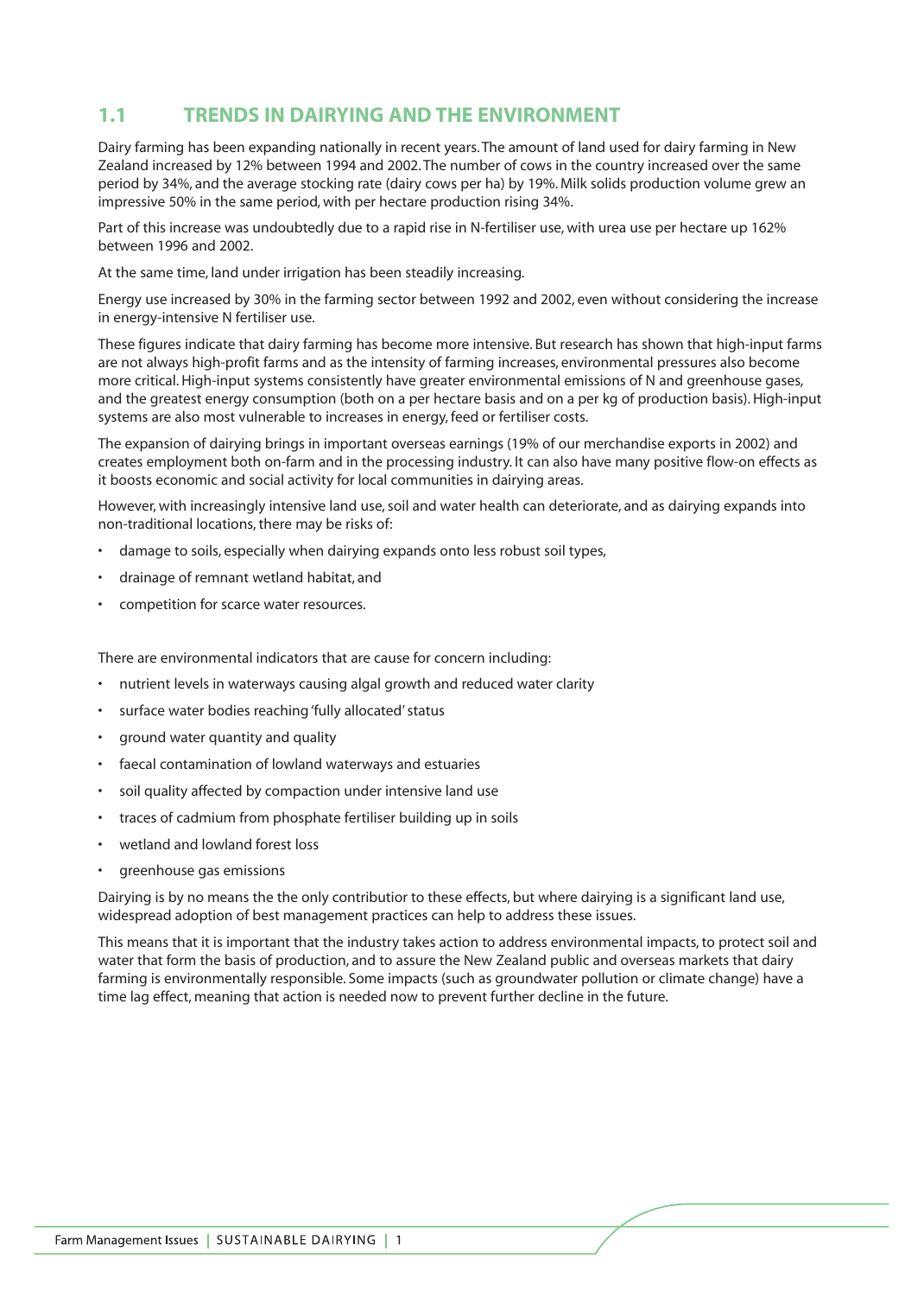### **1.2 INDUSTRY, COMMUNITY AND GOVERNMENT RESPONSES**

The dairy industry has recognised the importance of managing the farm environment. A Dairy Industry Strategy for Sustainable Environmental Management has been prepared, with targets for progress to be made on three fronts: Leadership and Engagement, Research and Action. The strategy identified key issues for the dairy industry in relation to the environment. The aim of the strategy is to see voluntary adoption of best practice by farmers, allowing on-farm flexibility in addressing environmental issues. The priority areas in the strategy are:

- nutrient losses of nitrogen and phosphate to water
- microbial contamination of surface water
- availability of water for dairying
- continued contribution to the Pastoral Greenhouse Gases Consortium.

This Strategy incorporates the targets from the Dairying and Clean Streams Accord, an agreement signed in 2003 between Fonterra, Regional Councils, the Ministry for the Environment and the Ministry of Agriculture and Forestry. The Accord identified key issues and defined targets for implementing best management practices on farms. The performance targets specified in the Accord are:

- exclude dairy cattle from 50% of streams, rivers and lakes and their banks by 2007, and 90% by 2012. (A stream is defined as deeper than a 'Redband', wider than a stride and permanently flowing)
- 50% of all regular crossing points to have bridges or culverts by 2007, 90% by 2012
- all farm dairy effluent discharges to comply with resource consents and regional plans
- all dairy farms to have systems to manage nutrient inputs and outputs in place by 2007
- 50% of regionally significant wetlands to be fenced by 2005, 90% by 2007.

Some Regional Councils have introduced related rules through their Regional Plans. For example, from 2006 Environment Waikato requires a nutrient management plan (basically a nutrient budget) to be used to plan fertiliser application where nitrogen fertiliser is being applied at rates greater than 60 kgN/ha/yr.

Regional Councils have also focused attention on key catchments (such as Taupo and Rotorua lakes) or over critical aquifers (e.g. the 'red' zones in Canterbury) to respond to specific issues of water quality or availability.

The effect on these sensitive areas of certain land uses or activities has focused policy attention on how such activities can be controlled and fuelled debate around the scientific basis for such policy decisions.

In addition to regulatory mechanisms, Regional Councils offer advice and promote best environmental practice. Many also provide incentives for specific environmental protection activities such as riparian fencing.

National working groups have been convened to address critical issues (such as cadmium contamination). The government and the Parliamentary Commissioner for the Environment also undertake research to highlight issues and options. Grants are available (e.g. through the Sustainable Farming Fund and Sustainable Management Fund) for projects that promote good environmental management.

In response to the increasing focus on environmental issues, community groups have arisen among farmers and other interested parties such as Landcare groups or catchment groups. These groups can identify key local issues and take on action projects, or support landowners to take action (e.g. by growing trees for erosion control or riparian plantings).

Networks such as the New Zealand Farm Environment Award Trust are also highlighting and promoting good farm practice as developed by farmers themselves.

Quality assurance systems have emerged from the agricultural sector, including the Market Focused approach of the dairy industry. Related industry groups have developed best practice guidelines and quality assurance frameworks such as the Fertiliser Manufacturers' Research Association Code of Practice for Fertiliser Use, Fertmark and Spreadmark.

All of this forms a solid backing for dairy farmers to proactively find on-farm solutions and ensure sustainable dairying into the future.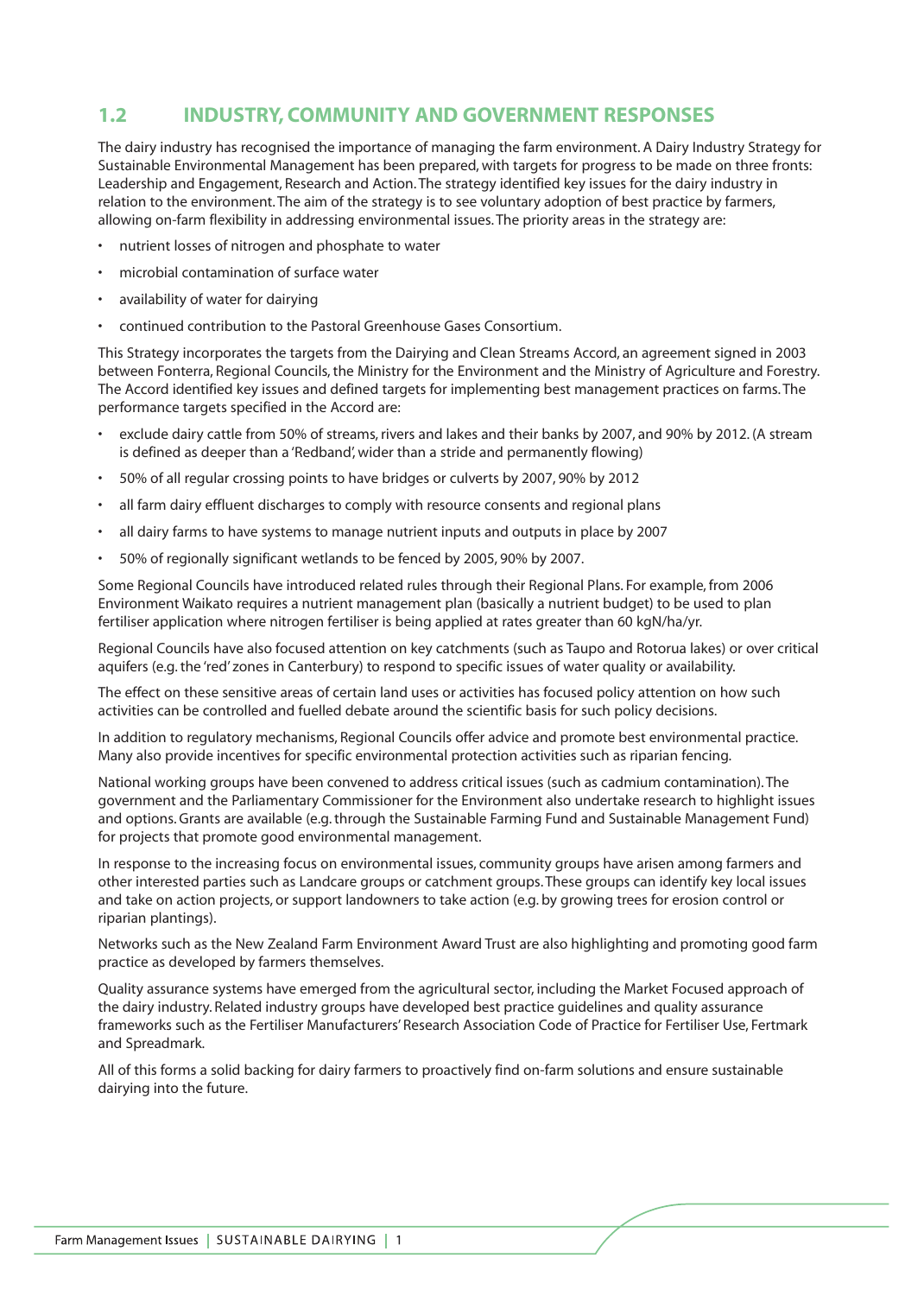### **1.3 ROLES AND RESPONSIBILITIES**

Regional Councils have the delegated responsibility to ensure soil, water and other natural resources are sustainably managed. They will often seek to do this through voluntary mechanisms first, but may consider regulation in certain circumstances.

With all regulation, for farmers a key concern is to retain flexibility and options within the regulatory framework. Many other developed countries have defined practices and limits on aspects of farming (e.g. maximum rates of fertiliser). However, the focus of the Resource Management Act is to manage effects, not activities themselves. The focus of the industry strategy is on voluntary adoption of best management practice.

This puts the onus on farmers to be proactive in environmental management, to understand the links between land use activities and environmental effects, and to work constructively with regulatory agencies so that a positive outcome can result.

The industry has an overall duty to protect the image of dairy farming as a sustainable form of land use, and to support farmer suppliers in achieving this.

Farmers can also carry out new developments on the farm with the community and the environment in mind. There is increasing recognition of public use of natural resources and of Maori cultural values and practices. When planning to undertake an activity, the community and local iwi may need to be consulted on the proposal.

Natural areas of special interest to iwi include:

- water quality and quantity
- fish, seafood and other food sources
- the coastal environment
- river and lake beds
- traditional and ancestral sites, including burial sites
- marae and Maori land
- cultural resources (e.g. materials for weaving and carving).

The wider community will often have a general interest in water quality and quantity, recreational use, and aesthetic or landscape values as well as any effects from odours and dust.

#### **1.3.1 Local Authorities**

The level of government with the major responsibility for natural resource management under the Resource Management Act (1991) is the Local Authority. In most cases the Local Authority is the Regional Council. However, when the District Council or City Council is a Unitary Authority it will carry out Regional Council functions relating to the Resource Management Act (1991) in addition to its city or district functions. The Unitary Authorities that combine these functions are Nelson, Marlborough, Gisborne and Tasman.

Regional Councils are also closely involved with District and City Councils, health authorities, Maori and community groups.

District Councils and City Councils may have specific rules regarding practices undertaken on dairy farms such as setback distances for certain activities. Therefore, farmers should contact the District Council or the City Council before proceeding with new activities or structures. They will also advise on the requirements for consultation with neighbours, iwi, local community or other affected parties.

Councils issue 'resource consents' for particular activities undertaken in their area. A resource consent is permission to undertake a specified activity. A Permitted Activity can be carried out without a resource consent from the Regional Council. Regional Plans normally reserve the Permitted Activity status for those activities that are relatively common, with minor effects. Permitted Activities are often subject to conditions. Failure to comply with these conditions means the activity then requires a resource consent.

Figure 1.3-1 shows the Regional Council boundaries and Table 1.3-2 gives the addresses and contact numbers of the various Regional Councils.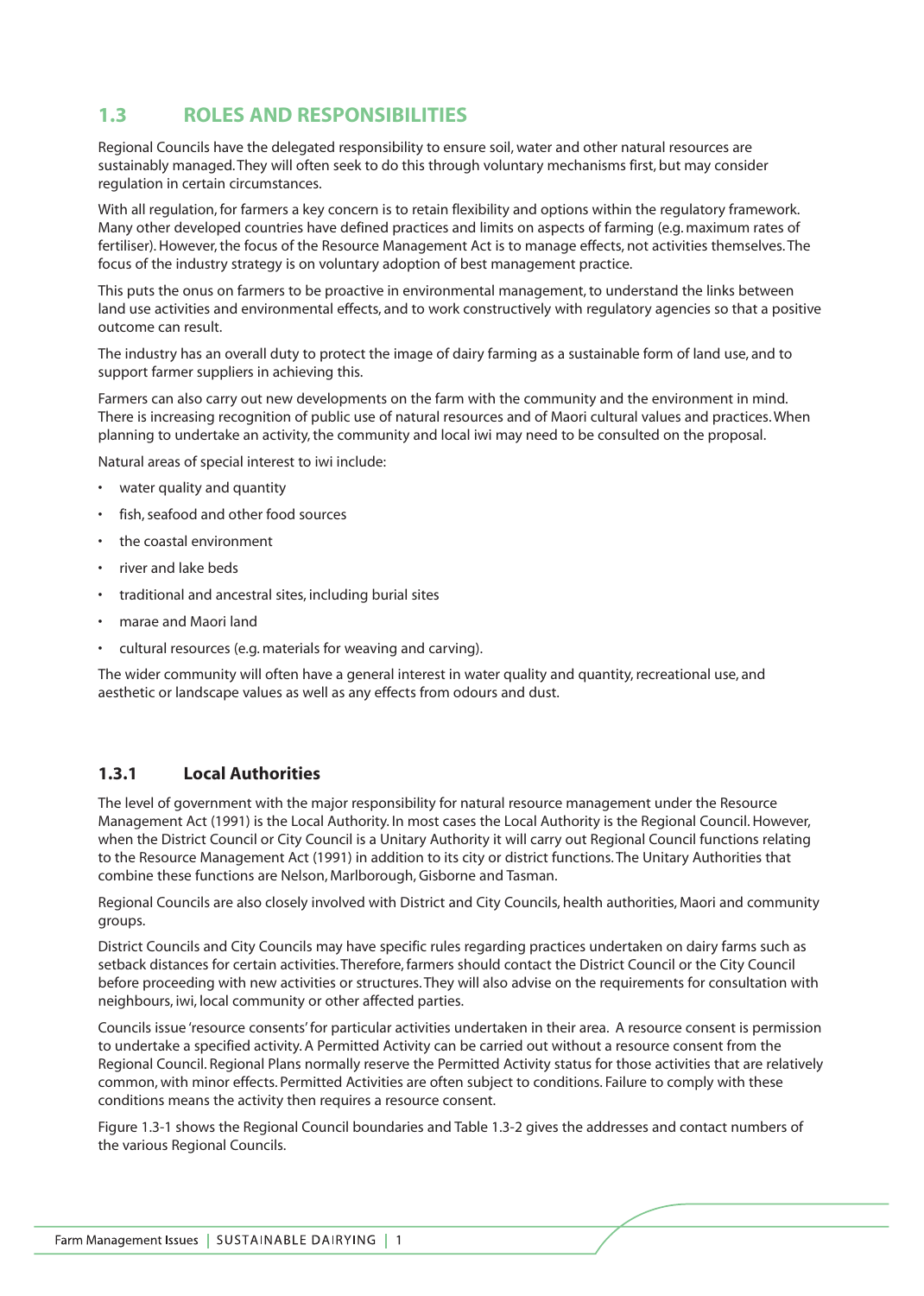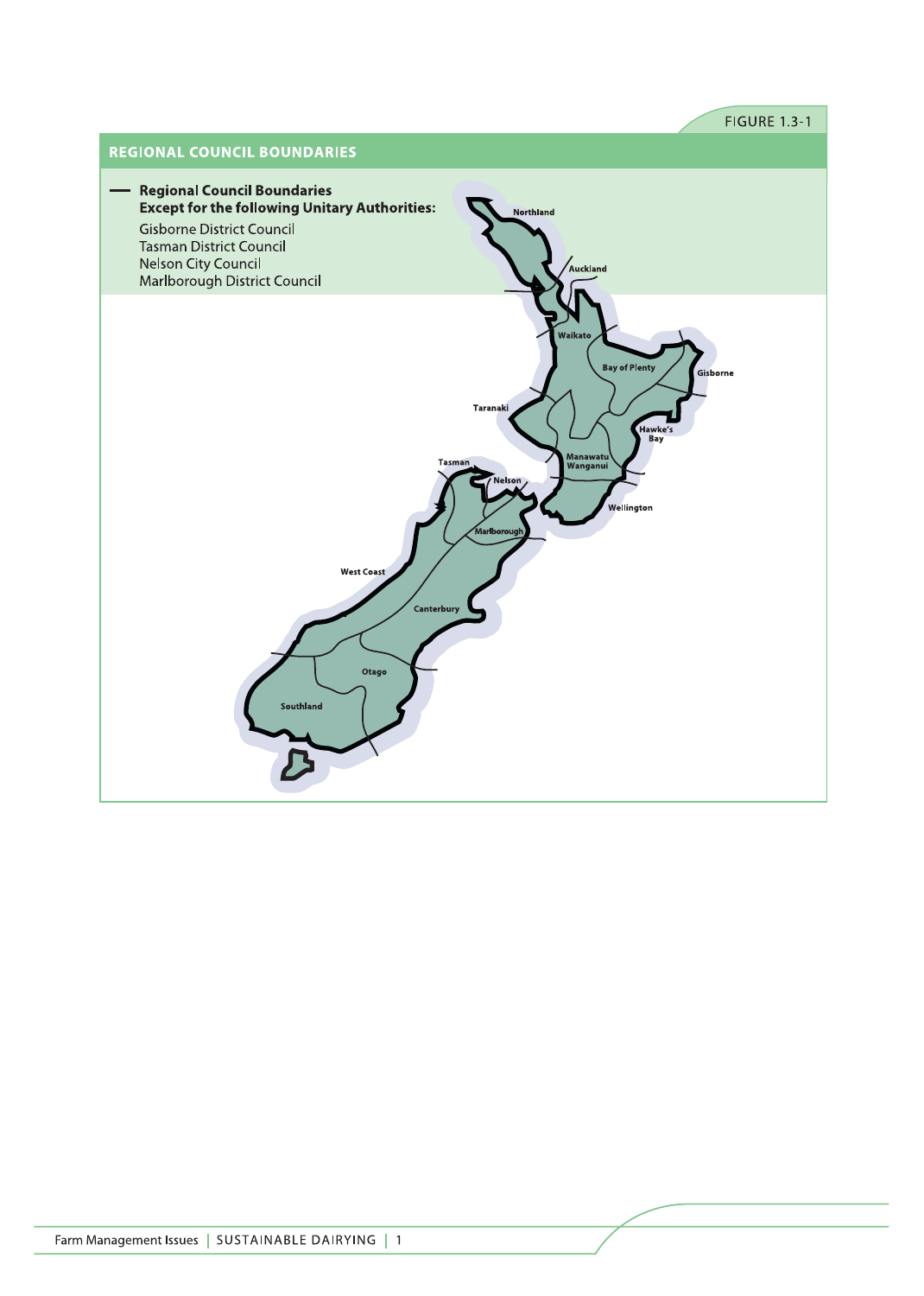### TABLE 1.3-1

### **REGIONAL COUNCIL CONTACT INFORMATION**

| Northland Regional Council                       | 38 Water St<br>Private Bag 9021, Whangarei 0140                            | Freephone: 0800 002 004<br>www.nrc.govt.nz                                  |
|--------------------------------------------------|----------------------------------------------------------------------------|-----------------------------------------------------------------------------|
| Auckland Regional Council                        | 21 Pitt Street, Private Bag 92912<br>Auckland 1643                         | Phone: 09 366 2000<br>www.arc.govt.nz                                       |
| <b>Environment Waikato</b>                       | 401 Grey Street<br>PO Box 4010, Hamilton East 3247                         | Freephone: 0800 800 401<br>www.ew.govt.nz                                   |
| <b>Environment BOP</b>                           | Quay Street<br>PO Box 364, Whakatane 3158                                  | Freephone: 0800 368 267<br>www.envbop.govt.nz                               |
| <b>Gisborne District Council</b>                 | <b>Fitzherbert Street</b><br>PO Box 747, Gisborne 4040                     | Phone: 06 8672049<br>www.gdc.govt.nz                                        |
| Hawke's Bay Regional Council                     | 159 Dalton Street<br>Private Bag 6006, Napier 4142                         | Freephone: 0800 108 838<br>www.hbrc.govt.nz                                 |
| Taranaki Regional Council                        | 47 Cloton Road<br>Private Bag 713, Stratford 4352                          | Freephone: 0800 736 222<br>www.trc.govt.nz                                  |
| Horizons Regional Council<br>(Manawatu-Wanganui) | 11-15 Victoria Avenue, Private Bag 11025,<br>Palmerston North 4442         | Freephone: 0508 446 749<br>www.horizons.govt.nz                             |
| Wellington Regional Council                      | 34 Chapel Street,<br>PO Box 41, Masterton 5840, Wairarapa                  | Freephone: 0800 496 734<br>www.gw.govt.nz                                   |
|                                                  | 142-146 Wakefield Street, Wellington<br>PO Box 11646, Wellington 6142      | Freephone: 0800 496 734<br>www.gw.govt.nz                                   |
| Marlborough District Council                     | 15-21 Seymour Square<br>PO Box 443, Blenheim 7240                          | Phone: 03 5785249<br>www.marlborough.govt.nz                                |
| <b>Tasman District Council</b>                   | 189 Queen Street<br>Private Bag 4, Richmond 7050                           | Phone: 03 5438400<br>www.tdc.govt.nz                                        |
| Nelson City Council                              | 110 Trafalgar Street<br>PO Box 645, Nelson 7040                            | Phone: 03 5460200<br>www.ncc.govt.nz                                        |
| <b>Environment Canterbury</b>                    | 58 Kilmore Street<br>PO Box 345, Christchurch 8140                         | Phone: 03 3653828<br>www.ecan.govt.nz                                       |
| West Coast Regional Council                      | 388 Main South Road<br>PO Box 66, Greymouth 7840                           | Phone: 03 7680466<br>www.wcrc.govt.nz                                       |
| <b>Otago Regional Council</b>                    | 70 Stafford Street<br>Private Bag 1954, Dunedin 9054                       | Freephone: 0800 474 082<br>www.orc.govt.nz                                  |
| <b>Environment Southland</b>                     | <b>Cnr North Road/Price Street</b><br>Private Bag 90116, Invercargill 9840 | Phone: (03) 211 5115 or<br>0800 76 88 45 (Southland only)<br>www.es.govt.nz |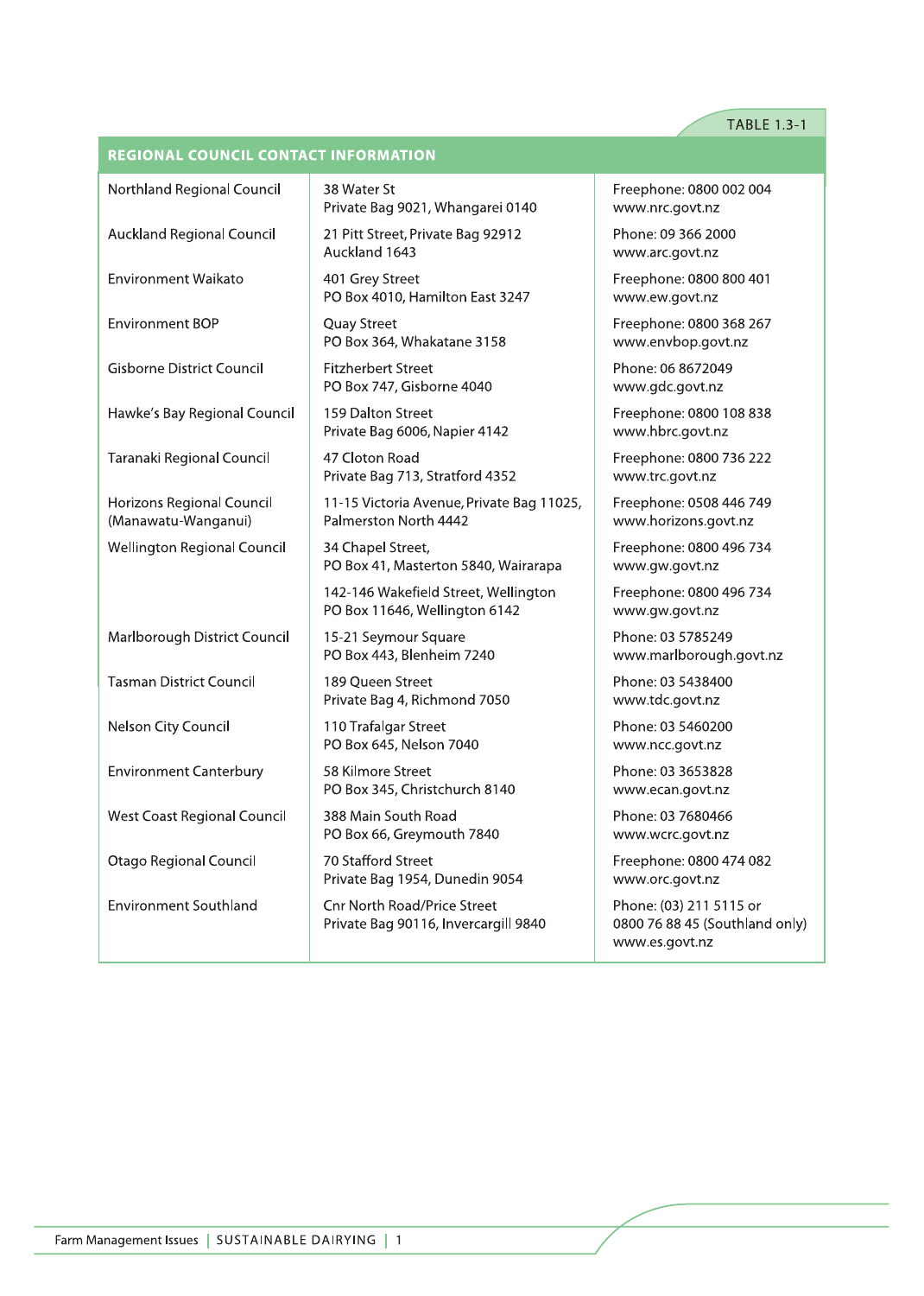## **1.4 USING THIS MANUAL TO ADDRESS ENVIRONMENTAL ISSUES ON FARM**

The information in this manual can be used by dairy farmers to respond to the challenges that the current trends present and to manage environmental risks proactively.

To this end, it is wise to develop a plan for the farm property addressing aspects of sustainable dairying. The plan could follow a recording system such as the 'Market Focused' approach. It should cover the following steps:

- 1. Identify the important environmental issues on your farm. Use the information in this manual and talk to the Regional Council, advisors and community members with environmental expertise, and to other local farmers.
- 2. Develop a plan for how you are going to manage each issue. Again, actively seek information about best practice from farmers, industry extension staff researchers and community sources and decide what will work best on your property.
- 3. Estimate the cost involved and set realistic timeframes to achieve your goals and objectives.
- 4. Put your plan into action.
- 5. Check that you are meeting your objectives.
- 6. Change your plan if you are not meeting your objectives or you want to update your objectives.

Particular chapters of the manual can also be used when planning or designing specific on-farm developments (eg. riparian planting or new silage bunkers).

In addition to proactive planning for sustainable dairying, day-to-day activity should be carried out safely and all precautions followed. All farm workers and contractors should be aware of procedures for preventing or limiting environmental damage and pollution, and should be aware that everyone on the farm can be held responsible for any breaches of rules.

Advice an any of these matters should be sought from industry extension staff or independent advisors - see www.envirodirect.co.nz for more information.